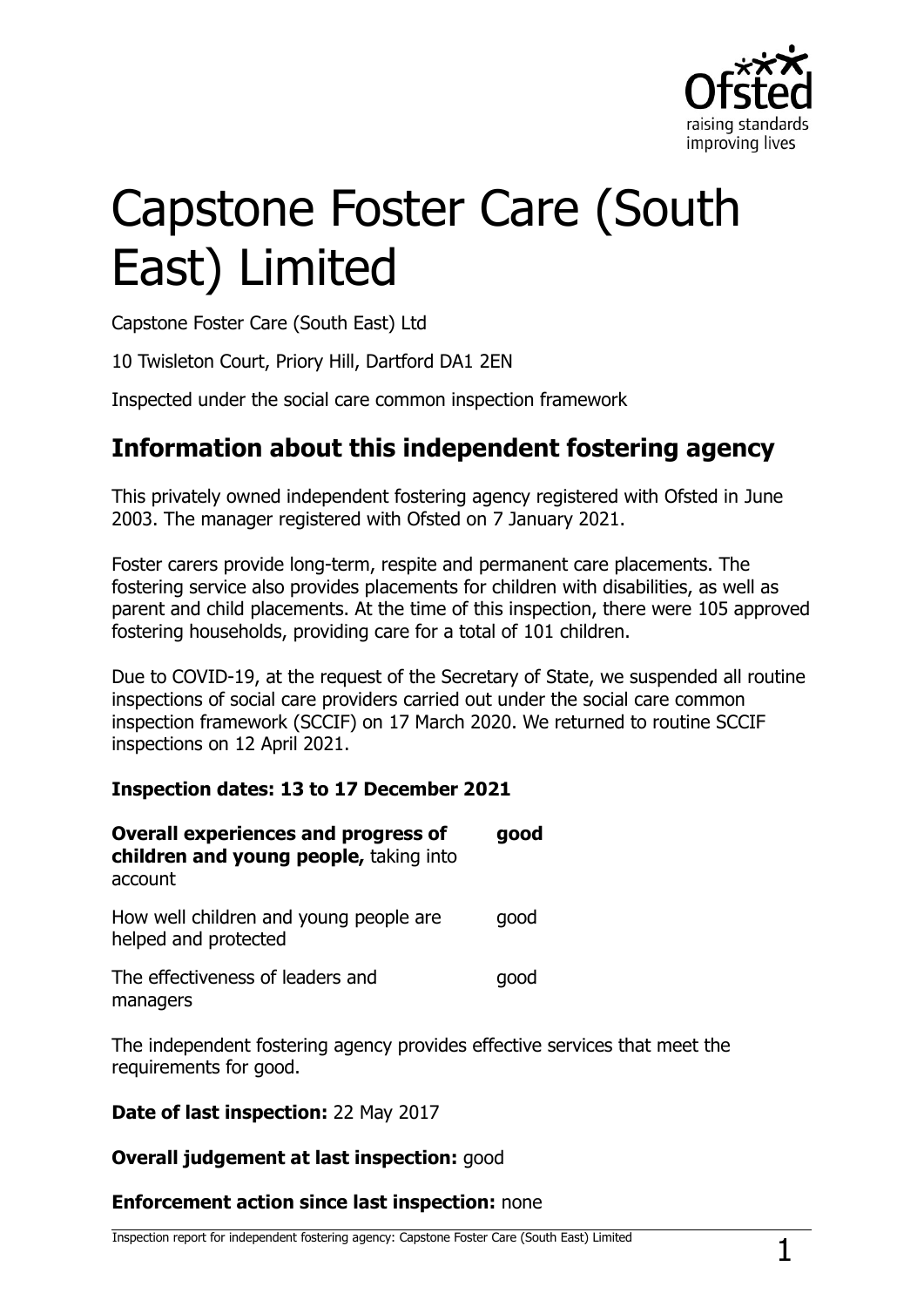

# **Inspection judgements**

#### **Overall experiences and progress of children and young people: good**

Children are looked after by foster carers who are warm and caring. Care is individualised and carers receive good support from the agency to meet the varied and diverse needs of the children in their care. As a result, there are several longterm and successful placements where children have made good progress.

The quality of the relationships between foster carers and the professionals who care for the children is good. Regular reviews of the care provided involve children as well as professionals. Having their voices heard helps children to feel part of the process. In one case, when a child did not wish to remain in placement beyond the age of 18, the supervising social worker and foster carer advocated strongly for them to start on an independence programme. However, it is acknowledged that preparation for this process could have started a lot sooner, thereby reducing any possible anxiety for the child.

Foster carers are skilled and are well prepared for caring for children. The training that they receive and the regular supervision from experienced supervising social workers mean that foster carers promote progress for children in all areas of their lives. Foster carers work well with schools and colleges to promote positive behaviour and learning, enabling children to achieve good attendance and to be well prepared for the future.

Children have good opportunities to share their views and wishes. The activities provided by the agency create opportunities for children to talk to staff about where they live and also about their day-to-day experiences. Supervising social workers meet with the carers every month and speak to children to get their views, wishes and feelings. Children's views are taken into account when for example, they are anxious about meeting with members of their family.

Children have positive experiences that prepare them for the future. Foster carers encourage children to take part in a range of activities, such as sport. The agency provides bespoke activities, such as parent and child coffee mornings, workshops on the dangers of knife crime, and information on children's rights.

The agency helps carers to prepare children for moving on. Children have given their views on the content of welcome packs, drawing on their own experiences of moving into foster care. Children are supported well to develop their confidence and to prepare for the future. The manager is committed to ensuring that children move on in a positive and planned way and will confidently challenge placing authorities if there is a likelihood of this not happening.

The fostering panel is well organised and is a strength of this agency. The panel is diverse and panel members are appropriately skilled. The quality of assessments is good and recommendations for approval are well considered.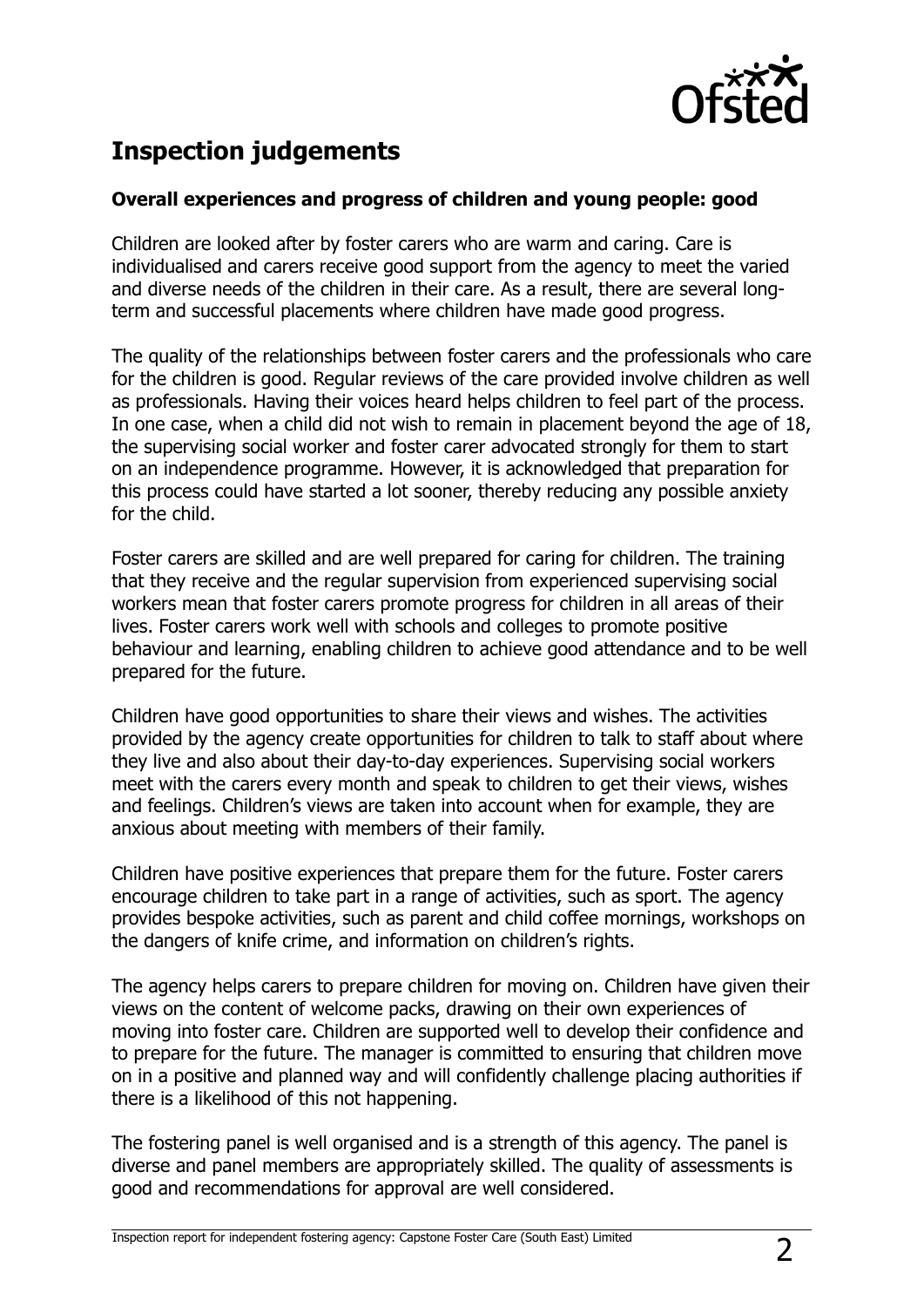

#### **How well children and young people are helped and protected: good**

Children's needs are well understood by supervising social workers and foster carers. Clear and detailed risk assessments are updated as required, and professionals work together effectively if an increase in risk is identified.

Carers receive a wide range of training in safeguarding and protecting children. Training is regular and, if required, specific to the needs of the children being cared for. Carers receive training on what to do when a child goes missing and feel supported by their supervising social workers to manage such episodes. Children have 'return to placement' discussions to ensure that they are safe and well.

Carers receive training in behaviour management, including de-escalation training to defuse potentially volatile situations. The training prepares them for caring for children whose behaviours might challenge the care provided. Following a number of calls to the police as a result of a child's behaviour at home, the manager invited a police officer to attend a carers' support group. This helped carers to consider the wider implications of police involvement and whether behaviour could be managed in a different way. This had positive benefits for the child in question and reduced the likelihood of criminalisation.

Staff know what to do and who to inform if they are concerned about a child's welfare. Clear procedures are in place, including how and when to notify relevant professionals about safeguarding incidents. The agency has a strong commitment to keeping children safe. The agency's children's champion also works with the children to enable them to express their views effectively on both personal and national issues.

#### **The effectiveness of leaders and managers: good**

The registered manager is ambitious in her vision for children. She has high expectations about what children can achieve and models these expectations to her staff. The manager ensures that opportunities are provided to children that help them to progress. Leaders and managers have high expectations of staff and how they support foster carers and, as a result, foster carers say that they feel well supported. During the COVID-19 restrictions, the manager ensured that carers received suitable and appropriate training.

Leaders and managers have a clear understanding of the progress that children are making. They use several tools to monitor progress, including an outcomes tracker. The manager ensures staff attend meetings where information on children's progress and achievements is shared. The manager reviews documents regarding foster carers and children to gain further information on progress. As a result, leaders and managers identify areas where additional help is needed and take appropriate action to meet children's needs.

There is good supervision practice in this agency. The three elements of administration, practice, and support and development are included in every record.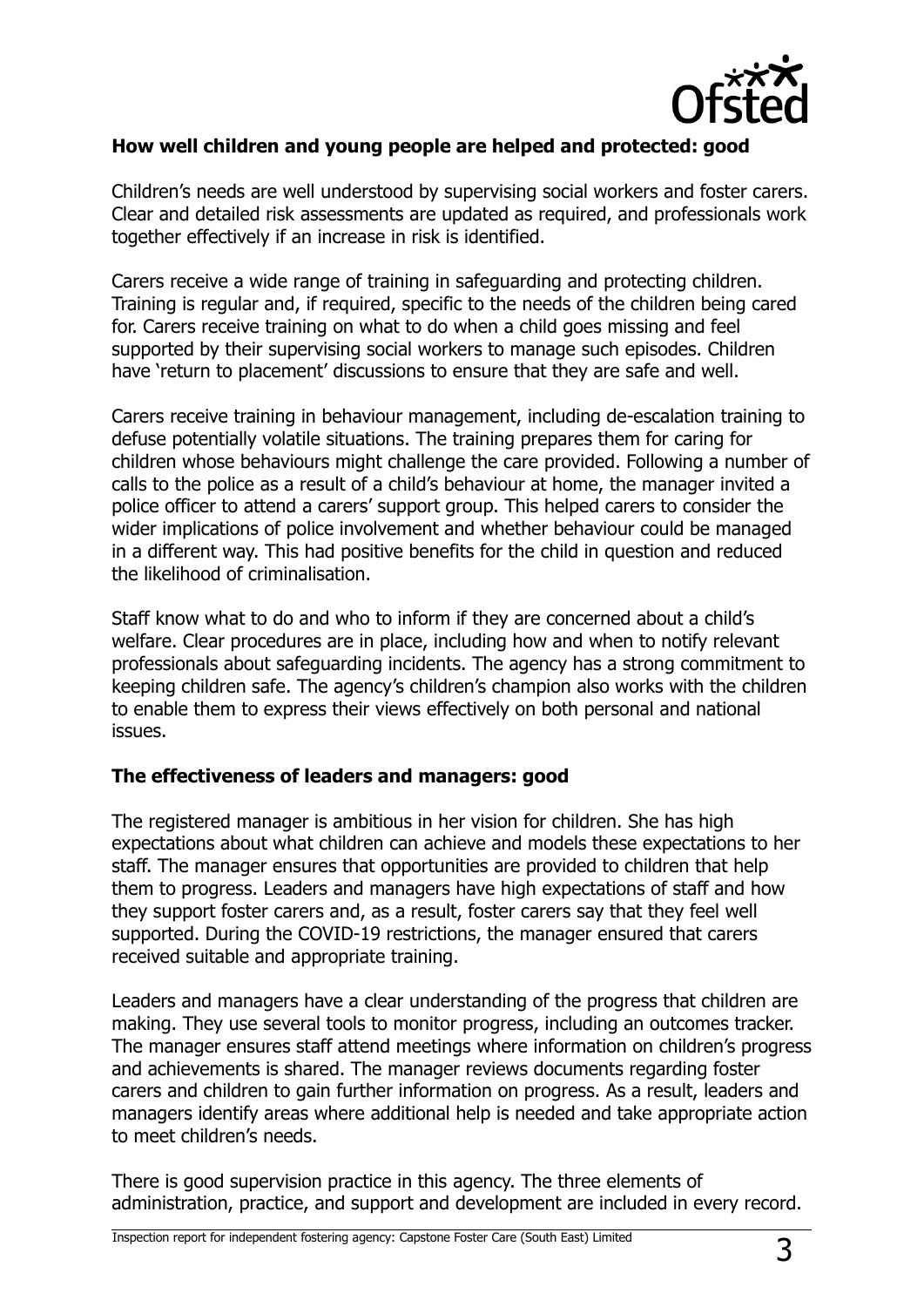

Recording is detailed and relevant. The manager also receives effective supervision. New staff spoke positively of the induction process. Training is of a good standard and staff said that a good range of training is available to them.

Leaders and managers actively challenge when the responses from other services are not helpful for children. For instance, the manager confidently challenged a placing authority on the way that they were planning to move children from a foster placement. The manager kept the children at the centre of all negotiations and escalated her concerns appropriately to senior personnel within the authority.

Leaders and managers actively promote equality and diversity. Staff and carers receive this as core training, including training in cultural competence. Participation activities for children create an opportunity for staff to learn from them and hear their voices. For example, a workshop activity in relation to writing their experiences of care was well received and, as a result, a book was published, sharing the children's work. This helped children to feel engaged and valued.

Leaders and managers know and understand the agency's strengths and areas for development. They take action to prevent shortfalls. However, while training offered to carers includes specific training about the needs of children, the implementation of this learning is not being sufficiently considered in carer supervision and support groups. In some instances, foster carer supervision is not used effectively to address or prevent the potential breakdown of a placement. In addition, there are some shortfalls in records maintained by foster carers regarding the children placed with them.

Leaders and managers, while generally responsive to the needs of children, did not in one case have adequate oversight of a child's placement. This meant that no one in the service knew what was happening with this child when they were taken out at weekends by external support workers.

While leaders and managers are actively involved in the recruitment of new staff, in one instance, the reasons for a worker leaving childcare employment were not effectively established.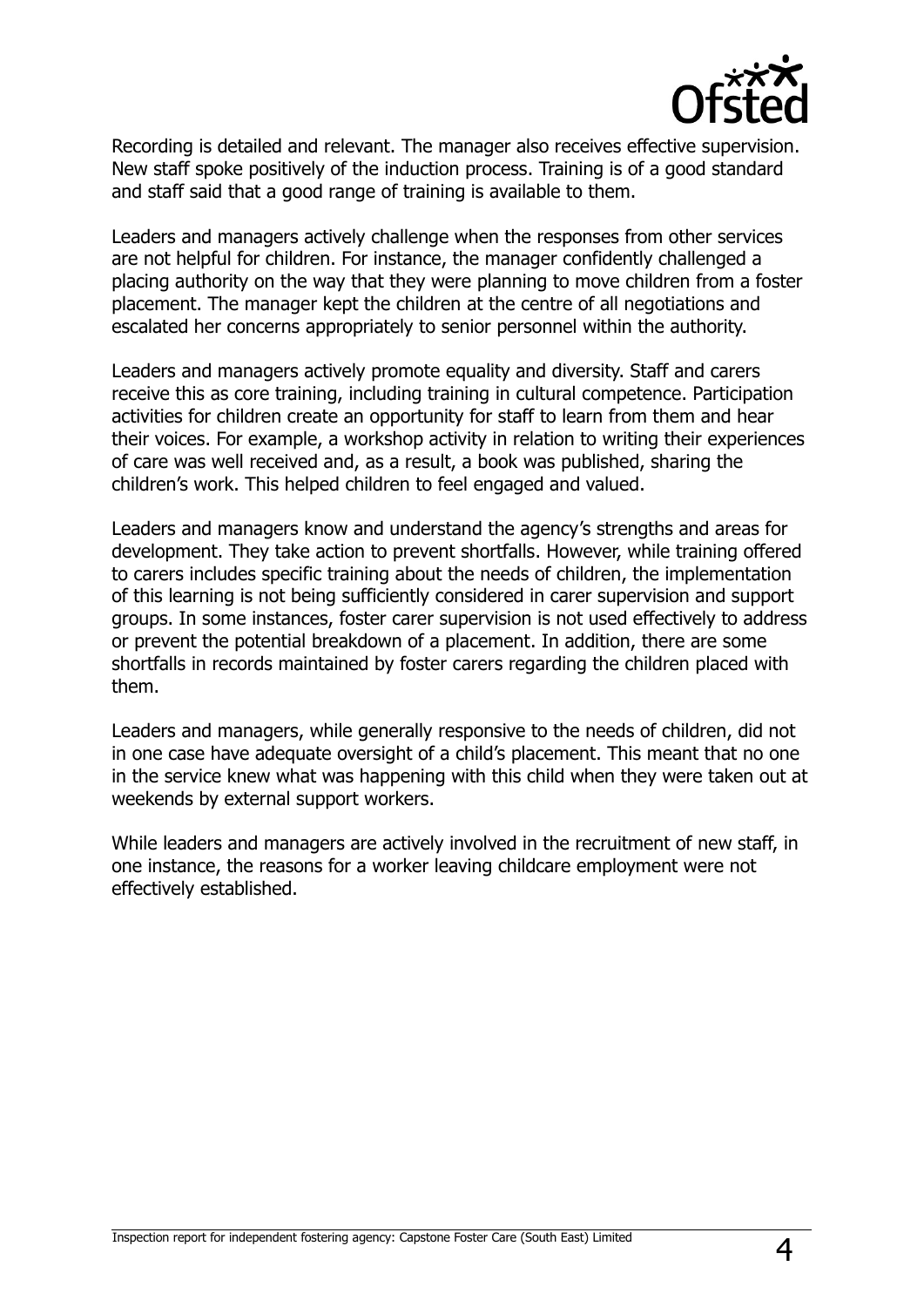

## **What does the independent fostering agency need to do to improve? Statutory requirements**

This section sets out the actions that the registered person(s) must take to meet the Care Standards Act 2000, Fostering Services (England) Regulations 2011 and the national minimum standards. The registered person(s) must comply within the given timescales.

| <b>Requirement</b>                                                                                                                                                                                                                                          | Due date         |
|-------------------------------------------------------------------------------------------------------------------------------------------------------------------------------------------------------------------------------------------------------------|------------------|
| The fostering service provider must provide foster parents<br>with such training, advice, information and support, including<br>support outside office hours, as appears necessary in the<br>interests of children placed with them.<br>(Regulation 17 (1)) | 15 February 2022 |
| This is with specific reference to ensuring that foster parents<br>receive adequate support when a placement is unstable to<br>prevent breakdown, and that this support is reflected in<br>foster parent supervisions.                                      |                  |
| Also, with reference to ensuring that foster parents<br>understand the needs of children and, with the support of<br>their social worker, prepare the child for their future.                                                                               |                  |
| For the purposes of paragraph $(1)$ , a person is not fit to work<br>for the purposes of a fostering service unless that person-                                                                                                                            | 15 February 2022 |
| is physically and mentally fit for the work they are to<br>perform,                                                                                                                                                                                         |                  |
| and full and satisfactory information is available in relation to<br>that person in respect of each of the matters specified in<br>Schedule 1.<br>(Regulation 20 (3)(c) - schedule $1(4)$ )                                                                 |                  |

### **Recommendations**

■ The registered person should ensure that each approved foster carer is supervised by a named, appropriately qualified social worker who has meetings with the foster carer, including at least one unannounced visit a year. Meetings have a clear purpose and provide the opportunity to supervise the foster carer's work, ensure the foster carer is meeting the child's needs, taking into account the child's wishes and feelings, and offer support and a framework to assess the carer's performance and develop their competencies and skills. In particular, ensure that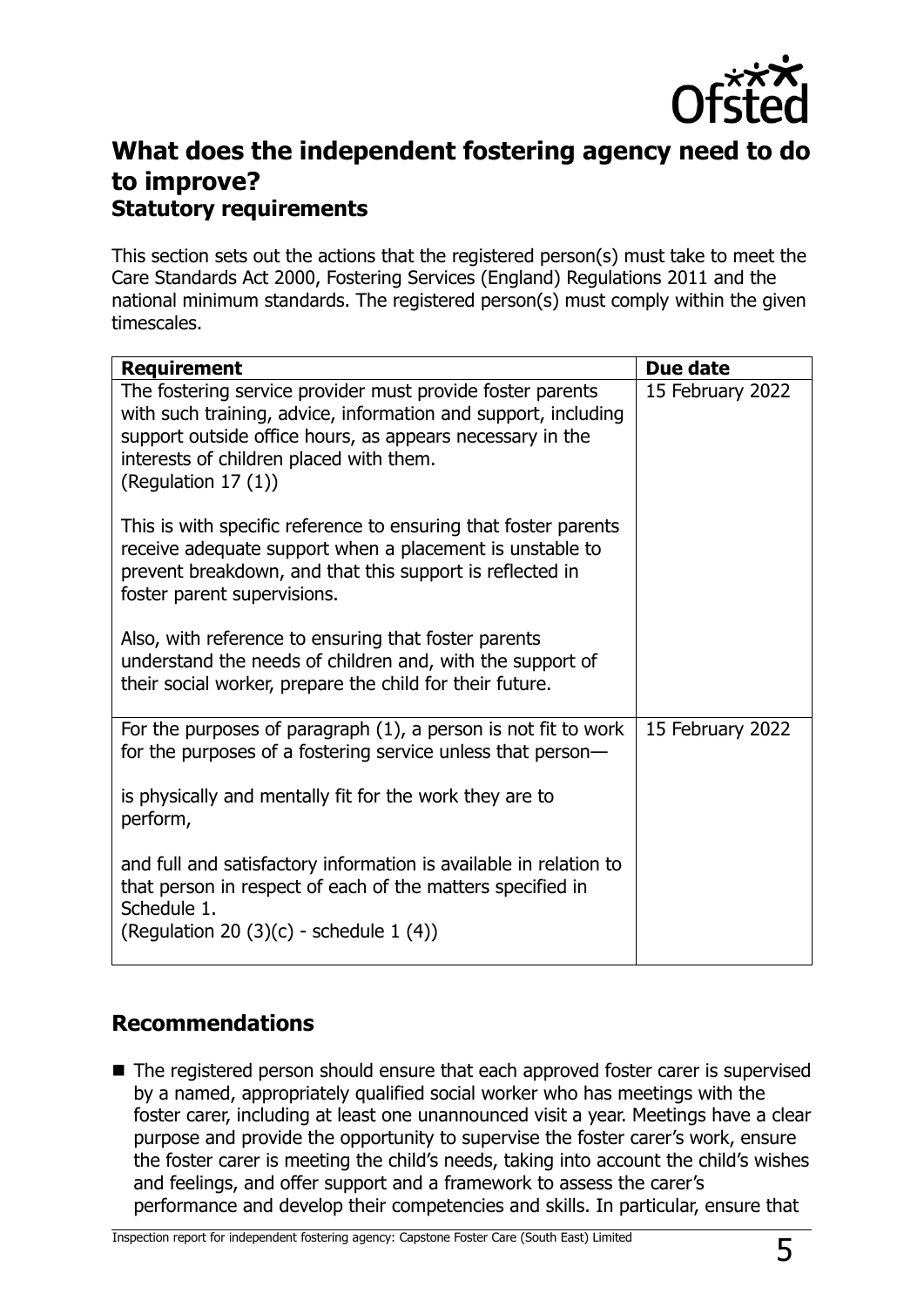

children's needs are well known and that the foster carer is adequately supported to meet these needs. ('Fostering services: national minimum standards', 21.8)

- The registered person should ensure that the fostering service has and implements a written policy that clarifies the purpose, format and content of information to be kept on the fostering services files, on the child's files and on case files relating to foster carers. In particular, ensure that guidance relating to the quality and regularity of recording on children's files is followed by foster carers and that the recording is monitored by their social worker. ('Fostering services: national minimum standards', 26.1)
- The registered person should ensure that there are comprehensive arrangements for preparing and supporting young people to make the transition to independence. This includes appropriate training and support to foster carers caring for young people who are approaching adulthood. Arrangements should be consistent with the young person's care plan, including their placement plan, pathway plan and transition plan for children with disabilities and special educational needs. ('Fostering services: national minimum standards', 12.3)

## **Information about this inspection**

Inspectors have looked closely at the experiences and progress of children and young people using the 'Social care common inspection framework'. This inspection was carried out under the Care Standards Act 2000 to assess the effectiveness of the service, how it meets the core functions of the service as set out in legislation, and to consider how well it complies with the Fostering Services (England) Regulations 2011 and the national minimum standards.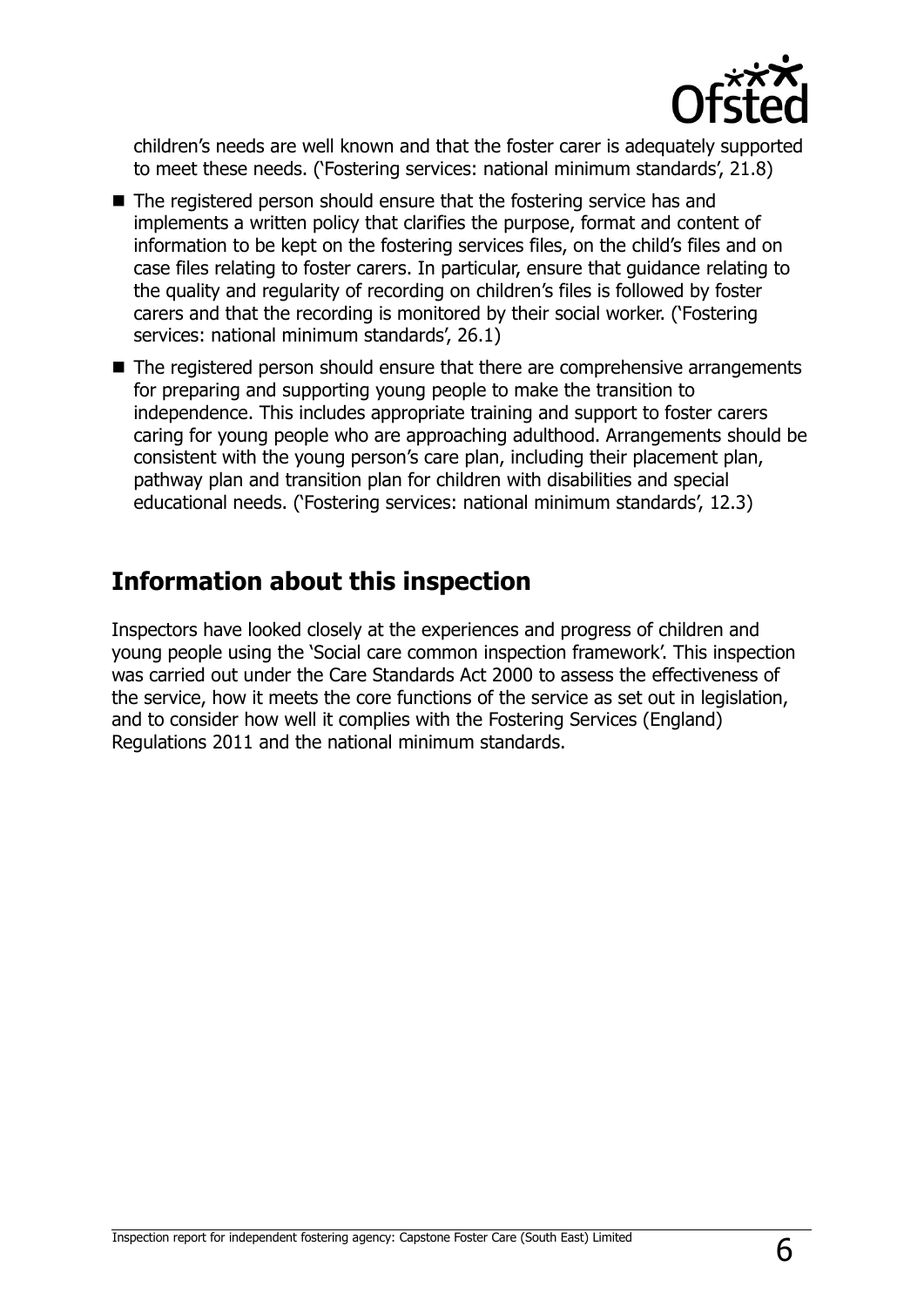

## **Independent fostering agency details**

**Unique reference number:** SC038134

**Registered provider:** Capstone Foster Care (South East) Ltd

**Registered provider address:** Beech House, Wootton St Lawrence, Basingstoke, Hampshire RG23 8PE

**Responsible individual:** Steven Blackwood

**Registered manager:** Sandeep Birha

**Telephone number:** 01322 629 260

**Email address:** alison.sargent@capstonefostercare.co.uk

## **Inspectors**

Vevene Muhammad, Social Care Inspector John Pledger, Social Care Inspector